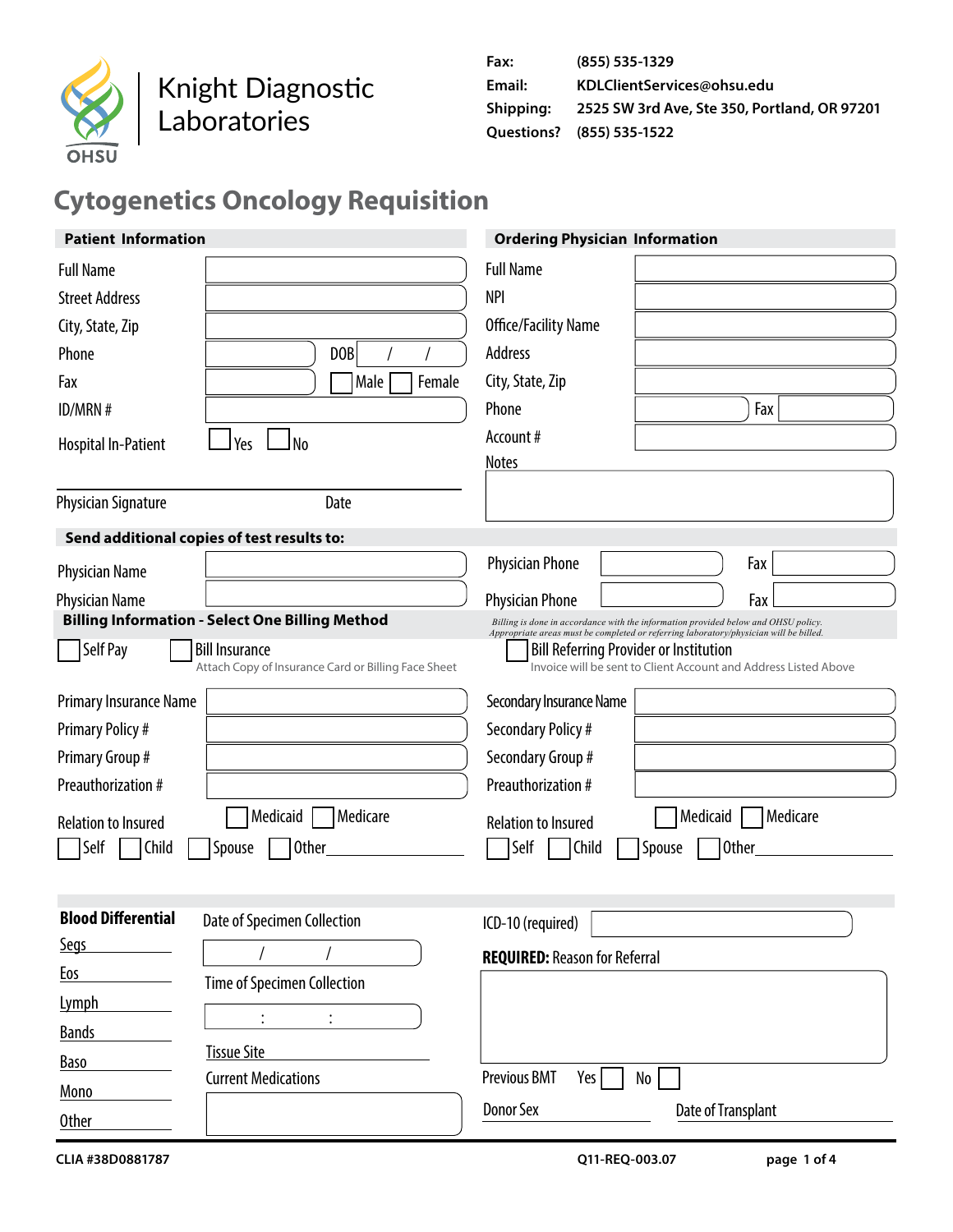### **Chromosome Studies\***

|                                                                                                                                | Code | <b>Test Name</b>                       | Code                                      | <b>Test Name</b>                            |
|--------------------------------------------------------------------------------------------------------------------------------|------|----------------------------------------|-------------------------------------------|---------------------------------------------|
|                                                                                                                                | 6066 | <b>Bone Marrow Chromosome Analysis</b> | N/A                                       | Cytogenetics Hem/Onc Blood Process and Hold |
|                                                                                                                                | 6300 | Hem/Onc Blood Chromosome Analysis      | N/A                                       | Cytogenetics Bone Marrow Process and Hold   |
|                                                                                                                                | 6460 | Solid Tissue / Lymph Node              |                                           |                                             |
| 6810<br>Solid Tissue Tumor: Full Study<br>Tissue Type:                                                                         |      | N/A                                    | Cytogenetics Solid Tumor Process and Hold |                                             |
| * Chromosome studies will reflex to FISH if clinically relevant<br>abnormalities are detected; appropriate charges will apply. |      |                                        |                                           |                                             |

## **Oncology Microarray**

| Code | Test Name                                                                                      |
|------|------------------------------------------------------------------------------------------------|
| 6527 | Genome-Wide DNA Methylation Array (Glioma classification and includes chromosomal copy number) |
| 6515 | Oncology Microarray - Targeted Gene and Region Panel                                           |

## **FISH Panels**

| Code | <b>Test Name</b>                                                                                                      | <b>Probes</b>                                                                                                                                                       | <b>Chromosome Abnormalities</b>                                                                                                                                                         |
|------|-----------------------------------------------------------------------------------------------------------------------|---------------------------------------------------------------------------------------------------------------------------------------------------------------------|-----------------------------------------------------------------------------------------------------------------------------------------------------------------------------------------|
| 7010 | <b>B-ALL Panel</b><br>*Reflexing may include:<br>MLLT3/MLL, AFF1, MLL/MLLT1, CRLF2, and/<br>or IL3                    | ETV6/RUNX1<br>BCR/ABL + ASS<br><b>MLL</b><br>CEP4/CEP10/ CEP17<br>E <sub>2</sub> A<br><b>IGH</b><br>CDKN2A (p16) / CEP9<br>ETV6 break apart                         | t(12;21) (aka TEL/AML1)<br>t(9:22)<br>11q23 rearrangement<br>$+4$ , $+10$ , and $+17$<br>19p13.3 rearrangement<br>14q32 rearrangement<br>9p21 deletion<br>12p13 rearrangement           |
|      | <b>T-ALL Panel</b><br>*Reflexing may include:<br>MLLT3/MLL, AFF1, and/or MLL/MLLT1 when<br>relevant.                  | BCR/ABL + ASS<br><b>MLL</b><br>TCL1<br>TRAD(TCR)<br><b>TP53/CEP17</b><br>CDKN2A (p16) / CEP9                                                                        | t(9;22)<br>11q23 rearrangement<br>14q32 rearrangement<br>14q11 rearrangement<br>TP53 deletion<br>9p21 deletion                                                                          |
| 7014 | <b>AML Panel</b><br>*Reflexing may include:<br>MLLT3/MLL, AFF1, MLL/MLLT1, and/or RUNX1<br>break-apart when relevant. | EGR1/5q33/5p15.2<br>D7S486/CEP7<br><b>MLL</b><br>BCR/ABL + ASS<br>PML/RARA<br>RUNXITI/RUNX1<br>CBFB/MYH11<br>DEK/NUP214<br>GATA2/MECOM<br>NUP98<br>ETV6 break apart | -5/5q deletion<br>-7/7q deletion<br>11q23 rearrangement<br>t(9;22)<br>t(15;17)<br>t(8;21)<br>inv(16)/t(16;16)<br>t(6;9)<br>t(3;3)/inv(3q)<br>11p15 rearrangement<br>12p13 rearrangement |
| 7060 | <b>Burkitt Panel</b>                                                                                                  | IGH/MYC/CEP8<br><b>MYC</b>                                                                                                                                          | t(8;14)<br>8q24 rearrangement                                                                                                                                                           |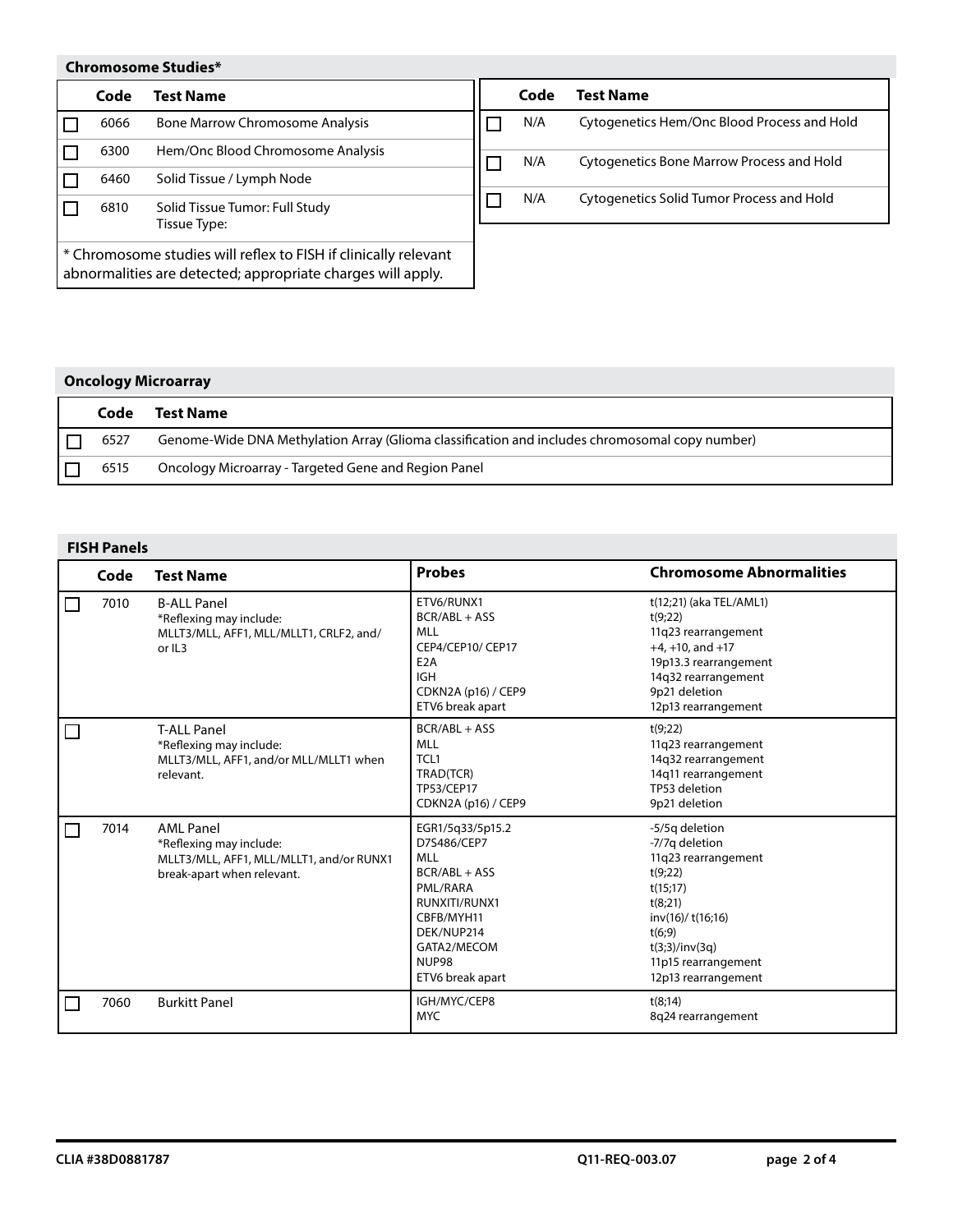|   | <b>FISH Panels</b> |                                                                                                                          |                                                                                                       |                                                                                                                                                                     |  |  |  |  |  |
|---|--------------------|--------------------------------------------------------------------------------------------------------------------------|-------------------------------------------------------------------------------------------------------|---------------------------------------------------------------------------------------------------------------------------------------------------------------------|--|--|--|--|--|
|   | Code               | <b>Test Name</b>                                                                                                         | <b>Probes</b>                                                                                         | <b>Chromosome Abnormalities</b>                                                                                                                                     |  |  |  |  |  |
| П | 7100               | <b>CLL/SLL Panel</b><br>*Reflexing may include:<br>IGH break-apart and/or BCL3 break-apart<br>when relevant.             | IGH/CCND1<br><b>ATM</b><br><b>TP53</b><br>D13S319/13q34<br>CEP12<br>6q21,6q23 (MYB)                   | t(11:14)<br>ATM deletion<br>TP53 deletion<br>-13/13q deletion<br>$+12$<br>6q deletion                                                                               |  |  |  |  |  |
| П | 7450               | Diffuse Large B-cell Lymphoma Panel<br>*Reflexing may include:<br>IGH, IGK, and/or IGL break-apart when rele-<br>vant.   | IGH/MYC<br>IGH/BCL2<br><b>MYC</b><br>BCL6                                                             | t(8;14)<br>t(14;18)<br>8q24 rearrangement<br>3q27 rearrangement                                                                                                     |  |  |  |  |  |
| П | 7210               | Fanconi Anemia Panel                                                                                                     | 1p/1q<br>BCL6/CEP3<br>CEP8<br>D7S486/CEP 7<br>D20S108/20gtel<br>EGR1/5q33/5p15.2<br>MLL<br>TP53/CEP7  | gain of 1g<br>gain of 3q<br>$+8$<br>-7/7q deletion<br>-20/20q deletion<br>-5/5q deletion<br>11q23 rearrangement<br>TP53 deletion                                    |  |  |  |  |  |
| П | 7270               | Glioma Panel                                                                                                             | 1p36, 1q25<br>19q13, 19p13<br>EGFR, CEP7<br>PTEN, CEP10                                               | deletion 1p<br>deletion 19q<br><b>EGFR</b> amplification<br>Deletion 10q, monosomy 10                                                                               |  |  |  |  |  |
| П | 7190               | HES/CMML/MPN Panel                                                                                                       | FIP1L1/CHIC2/PDGFRA<br><b>PDGFRB</b><br>FGFR1<br>BCR/ABL + ASS<br>D75486/CEP7<br>CEP8<br>ETV6<br>JAK2 | CHIC2 deletion (FIP1L1/PDGFRA fusion)<br>5q23 rearrangement<br>8p12 rearrangement<br>t(9;22)<br>-7/7q deletion<br>$+8$<br>12p13 rearrangement<br>9p24 rearrangement |  |  |  |  |  |
| П | 7454               | Marginal Zone Lymphoma Panel<br>*Reflexing may include:<br>BIRC3/MALT1, IGH/MALT1, FOXP1, and/or<br>BCL10 when relevant. | BCL6/CEP3<br>MALT1<br><b>IGH</b><br>CEP7/CEP18                                                        | 3q27 rearrangement and +3<br>18q21 rearrangement<br>14q32 rearrangement<br>$+18$                                                                                    |  |  |  |  |  |

#### **FISH Assays**

| Code | <b>Test Name</b>     |      | <b>Code</b> Test Name  |        |      | Code Test Name              |
|------|----------------------|------|------------------------|--------|------|-----------------------------|
|      | 19p13/19q13          |      |                        | $\Box$ |      |                             |
| 8546 | 1p36/1q25            | 8274 | 1p36/1q25, 19p13/19q13 | $\Box$ |      | ABL1 (9q34)                 |
|      | ABL2 (1q25.2)        |      | AFF1 (4q21.3)          |        | 8019 | ALK - (2p23)                |
| 8027 | ATM (11q22.3)        | 8040 | BCL2 (18q21.3)         | $\Box$ |      | BCL3 (19q13.3)              |
| 8050 | BCL6 (3q27)          |      | BCL10 (1p22.3)         | $\Box$ | 7040 | BCR/ABL +/- ASS t(9;22)     |
| 8025 | BIRC3/MALT1 t(11;18) | 7400 | BRAF (7q34)            | $\Box$ |      | CBFB/MYH11 inv(16)/t(16;16) |
| 8115 | CCND1 (11q13)        | 8615 | CDKN2A (9p21)/CEN9     |        | 8021 | CEN4/CEN10/CEN17            |